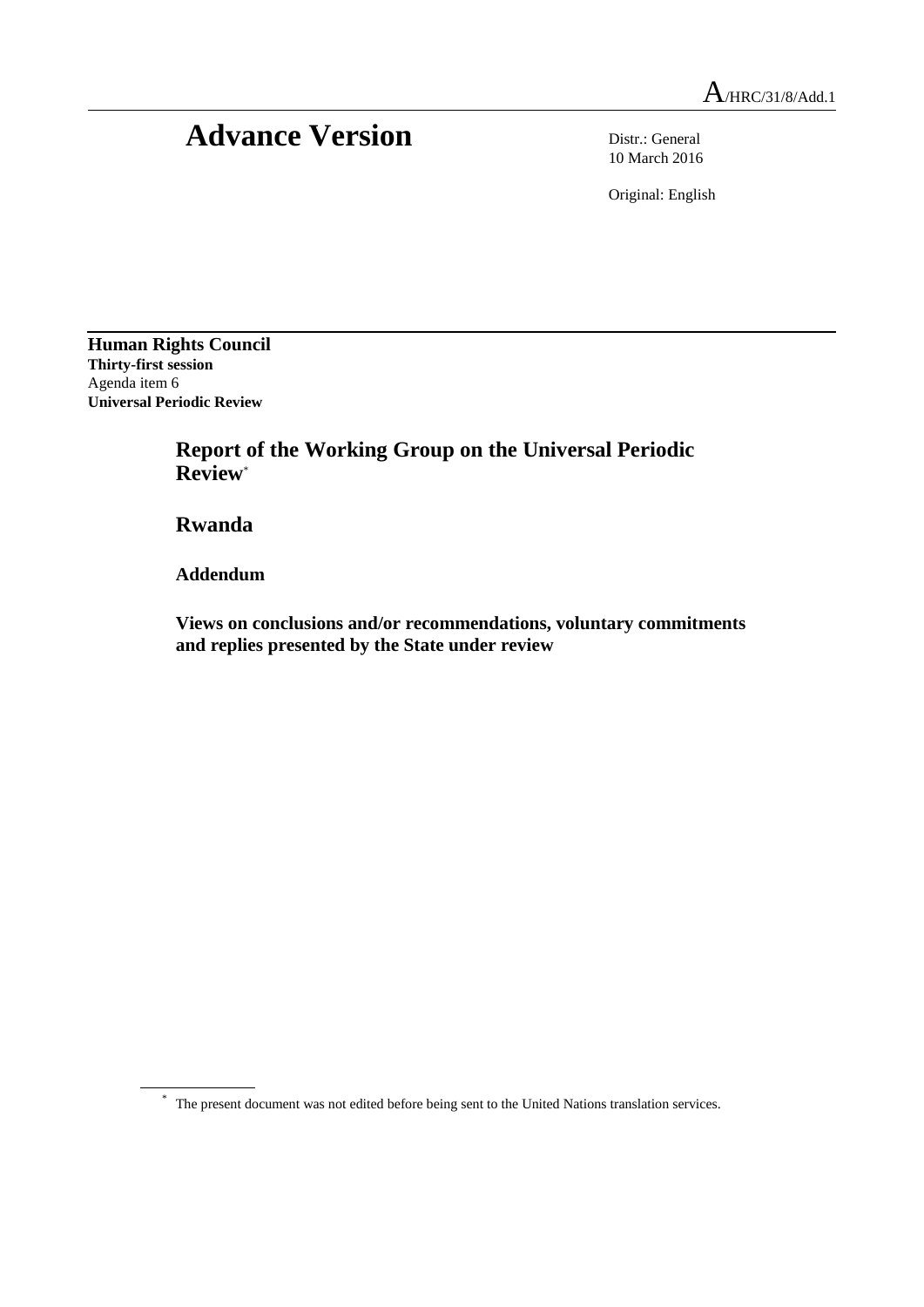1. This Addendum represents the official response of the Republic of Rwanda to the 83 distinct thematically clustered recommendations from the 229 generated by the UN member States on its UPR Report (A/HRC/31/8) during its review on 4 November 2015. This response reflects our continuing efforts to promote, protect, and respect human rights for all.

2. This addendum outlines the recommendations which are acceptable for implementation, recommendations which are not acceptable and the accompanying rationale and the recommendations which Rwanda totally rejects. The 50 accepted recommendations will form the basis for the development of a national road map for implementation the outcome of which will be reported on at the next Universal Periodic Review.

3. In conformity with its Constitution, National Laws as well as International Obligations already undertaken, Rwanda accepted only the recommendations for which implementation is possible within the next four years.

4. Rwanda supports the UPR process and is pleased to undertake its second Universal Periodic Review. The UPR presents a good opportunity for self-examination in order to continuously improve the quality of life enjoyed by the Rwandan people.

5. The methodology and format followed in this Addendum follows that of the working group report i.e. those recommendations that enjoy the support of Rwanda; those that are considered implemented or in the process of being implemented; and those that do not enjoy the support of Rwanda and thus noted.

6. Recommendations that enjoy the support of Rwanda in full are those where we support both the spirit or principle behind the recommendation and are able to implement it in practice.

7. Rwanda also supports recommendations to take actions we are already taking or have taken, and intend to continue taking, without in any way implying that our ongoing or prior efforts have been insufficient or that these actions are necessarily legally required.

8. Recommendations that do not enjoy the support of Rwanda are generally those where we are not able to commit to implementation at this stage, whether or not we agree with the principles behind the recommendation, or where we have recently reviewed our position on the issue in question; or where we reject the assertions being made.

## **The following recommendations enjoy the support of Rwanda**

9. Recommendations 133.1 to 133.50 enjoy the support of Rwanda because they are in line with the current legal and policy framework and are achievable within this UPR cycle. These recommendations have therefore been accepted for implementation and will form the basis of Rwanda's National UPR Implementation Plan.

## **The following recommendations enjoy the support of Rwanda which Rwanda considers to be implemented or in the process of being implemented**

10. Recommendations 134.1 to 134.16: We support recommendations urging ratifications treaties and understand them as not intended to prejudice appropriate review and consideration in accordance with Rwanda's constitutional procedures. These recommendations will therefore be reviewed and deliberated upon by relevant stakeholders in line with constitutional and other procedures. Those recommendations for which that process has commenced and has not conclusively ended, will continue to be considered until concluded. The ratification of International Instruments can only take place after the consultation and approval of the Parliament of Rwanda.